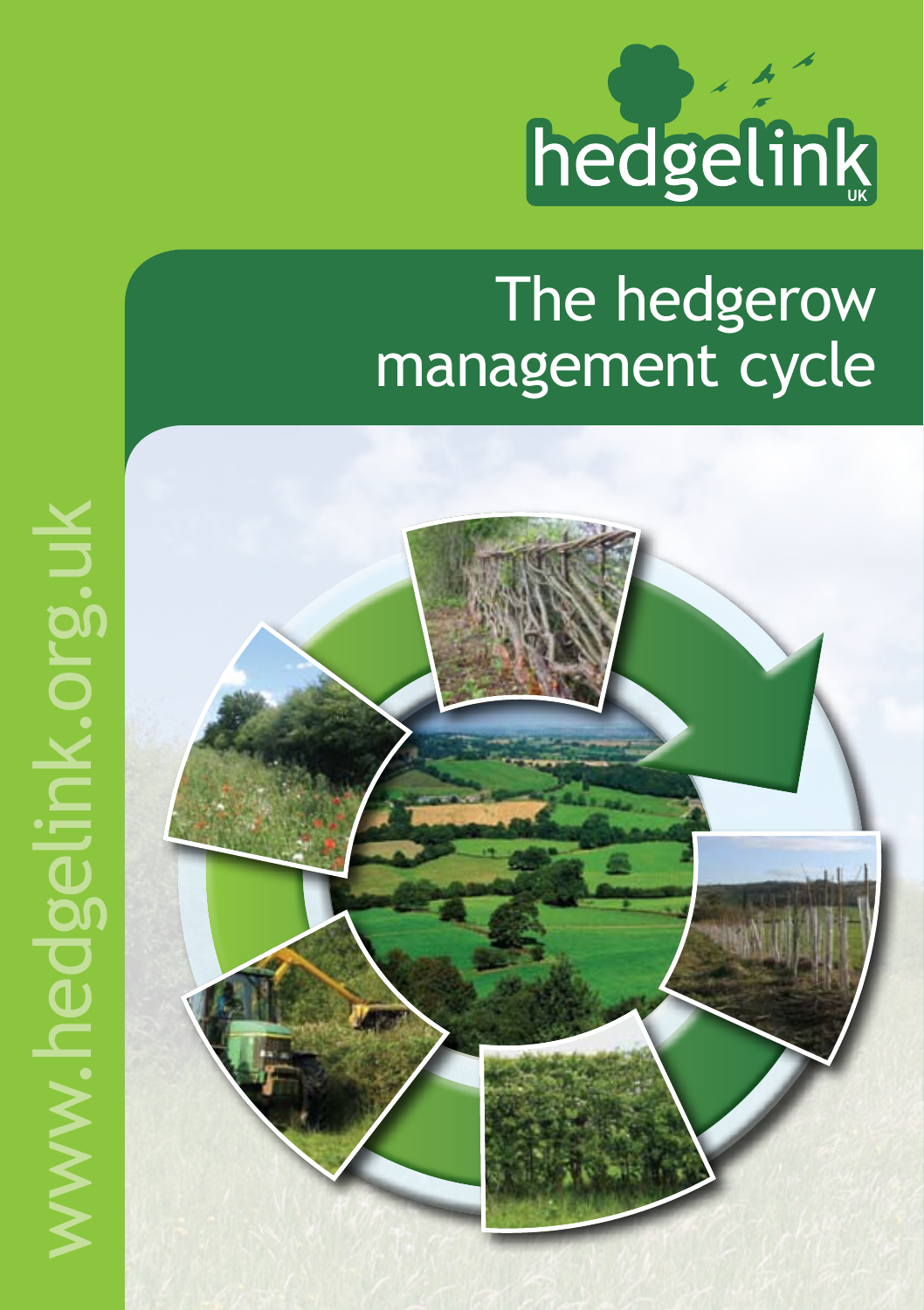

## Introduction

In many ways our hedgerows resemble woodland edges. Both are rich in wildlife and contain similar scrubby species. Importantly, both are dynamic and without any management would naturally develop into lines of trees. Hedgerows are living features which inevitably change in structure over time as their component shrubs and trees age. As managers, we cannot stop a hedgerow changing through time or hold it at any given stage in its development indefinitely. Any attempt to do this will fail and cause the hedgerow to decline in physical condition and wildlife value.

To manage hedgerows successfully we must understand how we can control their natural growth and ageing patterns without subjecting them to stresses which will cause long-term damage to their physical structure. By carefully influencing the natural growth of hedgerows we can extend the period between costly management events such as hedge laying or coppicing.

This leaflet describes how to 'read' a hedgerow and to make cost-effective decisions about management that will ensure it has a healthy and long future.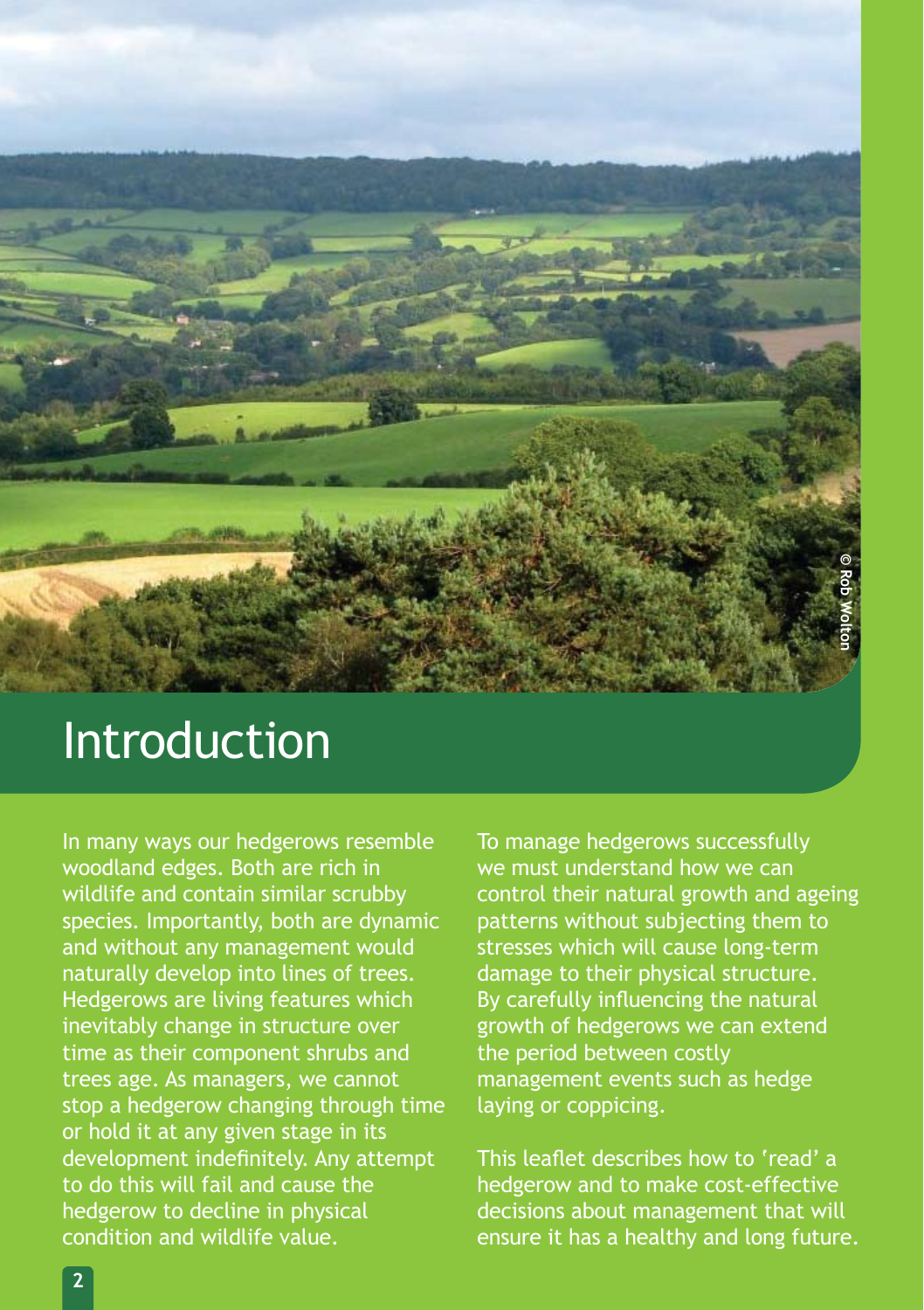# The hedgerow management cycle

Many hedgerows around the country are either over managed or neglected. Typically over-managed hedgerows have been cut at the same height for so long that gaps have appeared and the stems become gnarled and twisted. Neglected hedgerows on the other hand have become so tall they have lost their shrub layer and are in danger of collapse. A hedgerow that has reached either of these extremes will need rejuvenating. Once rejuvenated we then have the opportunity to keep the hedgerow dense and healthy for many years before it is ready to be rejuvenated by laying or coppicing once more.

Incremental height increase is the key to the hedge management cycle, sympathetically allowing a hedgerow to progress slowly through its natural growth cycle without putting it under damaging stress. It also promotes a dense healthy hedgerow and extends the period between rejuvenation. Using this approach a hedgerow may take many tens of years to complete a full cycle of growth, and at all times during this remain dense, healthy and functional. For example by increasing the cutting height by 10cm every three years, it will take over 30 years for the hedgerow to gain only a metre in height.

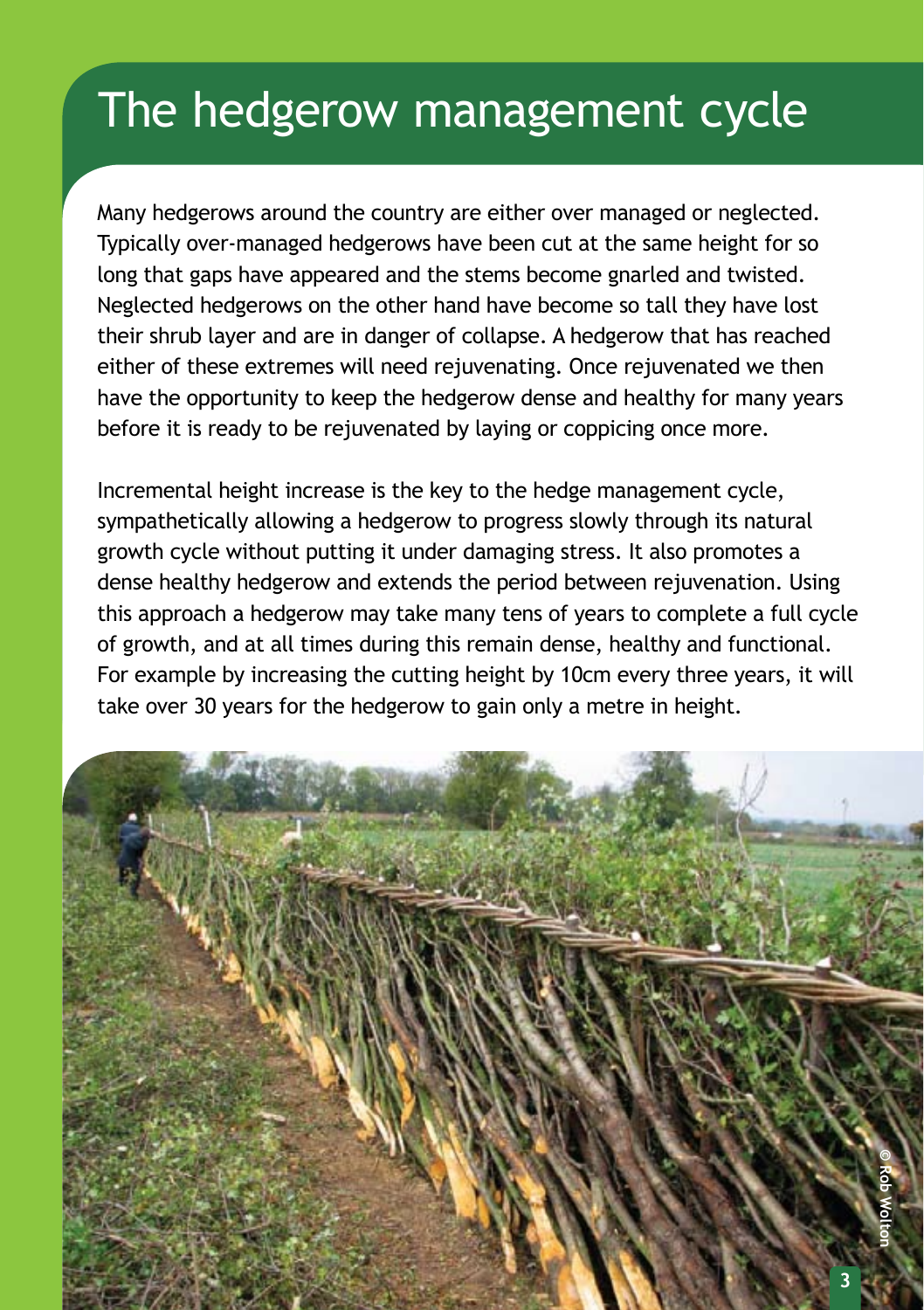

## The hedgerow management scale

This scale has been developed using a typical Midlands hawthorn-dominated hedgerow, but many aspects can safely be applied to other hedgerow types found in the UK. The scale works by using the actual physical condition of the hedgerow as the key factor in determining appropriate management. To use the scale look at the physical structure of your hedgerow, preferably during the winter, and choose which number on the scale it most closely resembles. The recommended management can be found opposite that number.

A hedgerow at point 1 on the scale is an over-trimmed, gappy and dying hedgerow. At the other end of the scale a hedgerow at point 10 is one that has turned into a line of trees. In between are all the stages of growth and condition that a hedgerow may go through. Management should aim to keep the hedgerow healthy at all times by allowing it to cycle between points 3 and 8. A healthy hedgerow is one that has frequent vigorous stems with little rotting or twisting, no gaps and dense growth close to the ground. A healthy hedgerow also offers several options for management.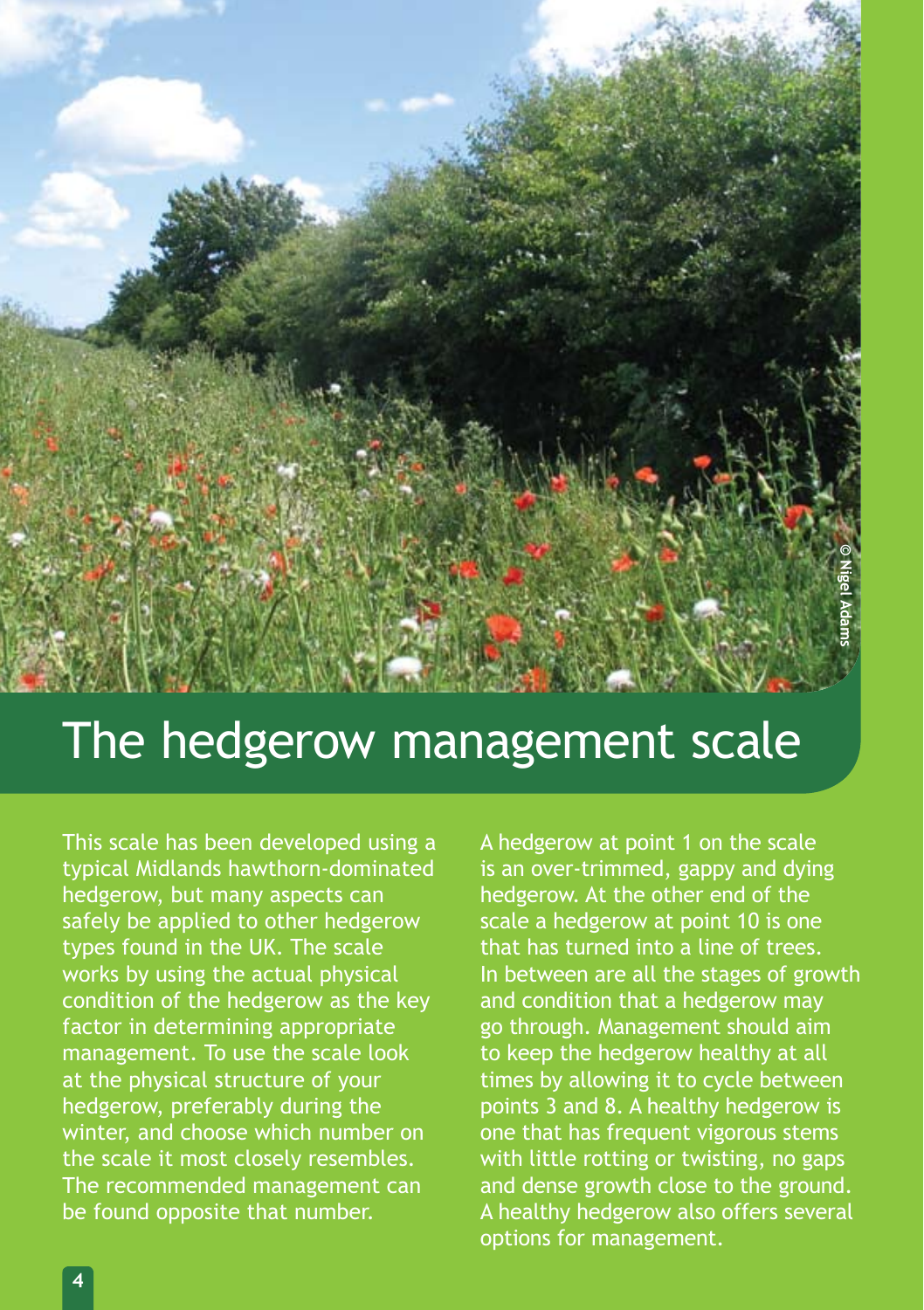| 1                       | Heavily over-trimmed with many gaps and sparse stems, their bases gnarled<br>or rotting. May be invaded by elder, sycamore or other invasive species.<br>ACTION Coppice and re-plant gaps. Grub out or poison invasive species.                                                                                       |
|-------------------------|-----------------------------------------------------------------------------------------------------------------------------------------------------------------------------------------------------------------------------------------------------------------------------------------------------------------------|
| $\overline{2}$          | Over-trimmed, infrequent stems too far apart to be 'let up' for laying,<br>perhaps evidence of laying in the past. Hard knuckle at trim line, shrubs<br>developing mushroom shaped growth form.<br>ACTION Coppice and re-plant gaps.                                                                                  |
| $\overline{\mathbf{3}}$ | Over-trimmed, frequent stems. Stems still healthy but require more height.<br>Hard knuckle may be starting to form at trim line.<br>ACTION Allow incremental height gain at each cut or 'let up' up for laying.                                                                                                       |
| 4                       | Recently layed, coppiced, or planted hedgerow.<br>ACTION Trim lightly for first few years, then cut on a two or preferably three or<br>more year rotation, allowing height to increase a little each time.                                                                                                            |
| 5 <sup>5</sup>          | Healthy, dense, hedgerow with frequent stems and more than 2m in height.<br>ACTION Trim on a two or preferably a three or more year rotation. Raise cutting<br>height if hard knuckle forming at trim line.                                                                                                           |
| 6                       | a) Hedgerow more than 3m high and trimmed on rotation. b) May also be non-<br>intervention hedge, having intentionally been left un-trimmed for several years.<br>ACTION a) Enter hedge into non-intervention period. b) Re-shape with circular<br>saw then return to rotational trimming or non-intervention period. |
| 7                       | Hedgerow with frequent healthy stems more than 4m high.<br>ACTION Lay or reduce height and width with circular saw blade. Would also<br>respond well to coppicing.                                                                                                                                                    |
| 8                       | Mature tall hedgerow with spreading tops. Stems still healthy (although they<br>may be infrequent) but too large (more than 18cm in diameter) for laying.<br>ACTION Either reduce in height and width with circular saw blade or coppice<br>and re-plant gaps if necessary.                                           |
| 9                       | Over-mature hedgerow with tops dying back, collapse possible. Perhaps<br>becoming dominated by tree species such as oak, ash or sycamore.<br>ACTION Coppice, retaining a few selected healthy trees, and plant up gaps.                                                                                               |
| 10                      | Hedge developed into line of trees.<br>ACTION Manage as a line of trees, if necessary undertake selective thinning.<br>If shrubs still exist beneath trees raise height of tree canopy to allow in<br>more light.                                                                                                     |

Remember a hedgerow cannot be kept at one score on the scale indefinitely. A hedgerow at point 4 on the scale would, if trimmed continuously at the same height, eventually decline to point 1. Alternatively, if not managed at all it would progress over time to point 8 or beyond.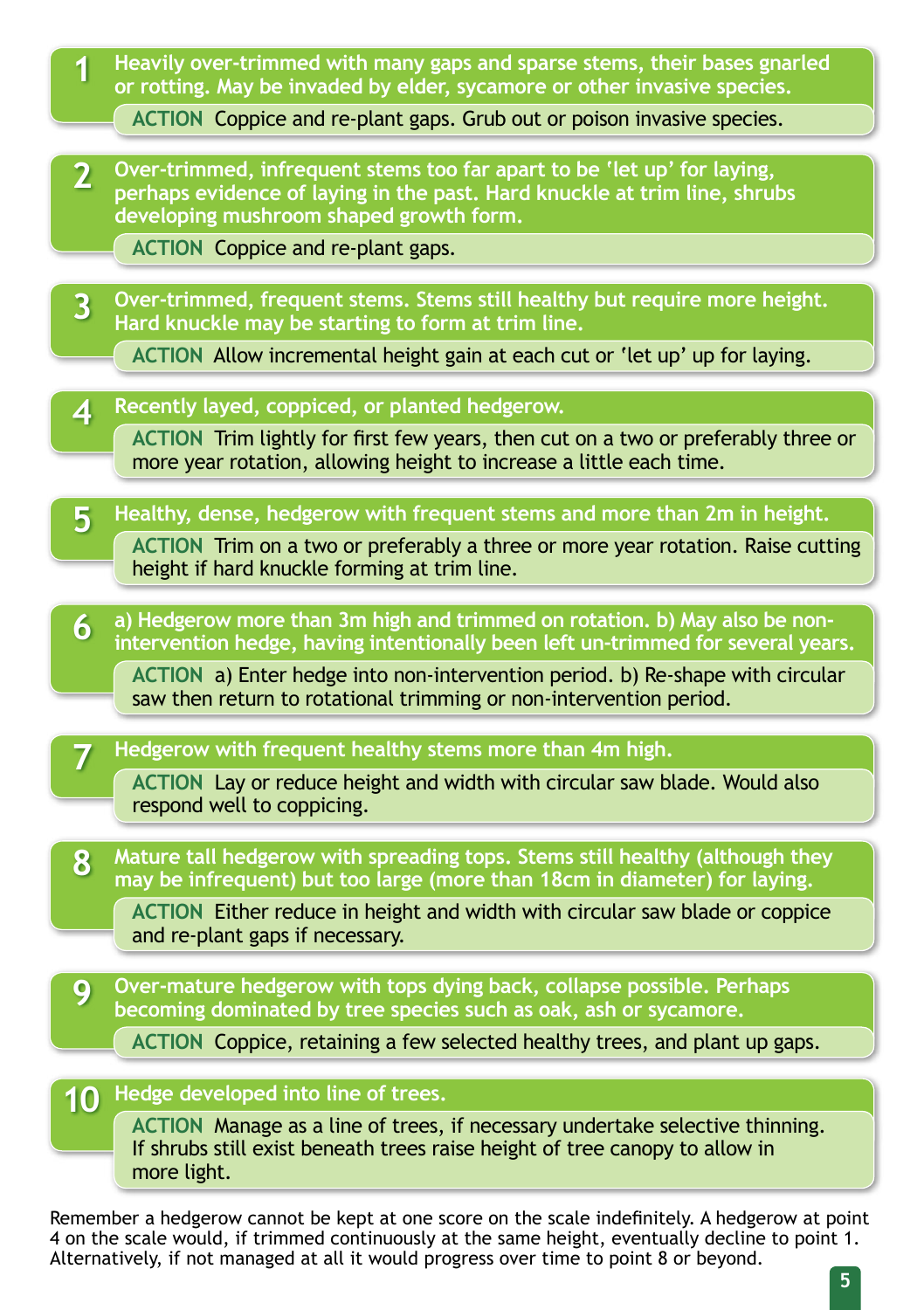## Types of management







### **Trimming**

Used sympathetically cutting with a flail can maintain a thick dense hedgerow for many years. However, annual cutting back to the same point will over a period of years lead to severe damage to the hedgerow. Fortunately there are alternatives. Cutting every two or preferably three years allows the hedgerow to develop the second and third year growth necessary for shrubs to flower and fruit. Combined with incrementally raising the cutting height, such rotational cutting will avoid putting undue stress on the hedgerow and keep it healthy. Whatever trimming regime is followed at some point the hedgerow will need to be rejuvenated at the base and the cycle of healthy growth re-started.

### **Re-shaping**

A practical and flexible alternative to the flail is the circular saw blade *(top left)* which can cut cleanly through much larger material *(middle left)* than the flail *(bottom left)*. It is especially useful to re-shape overgrown hedgerows which have not been cut for many years, or to manage hedgerows on a much longer cutting rotation than is possible with flail mowers, perhaps just once every 10 years. The brash that results is relatively straight forward to pick up with a front loader.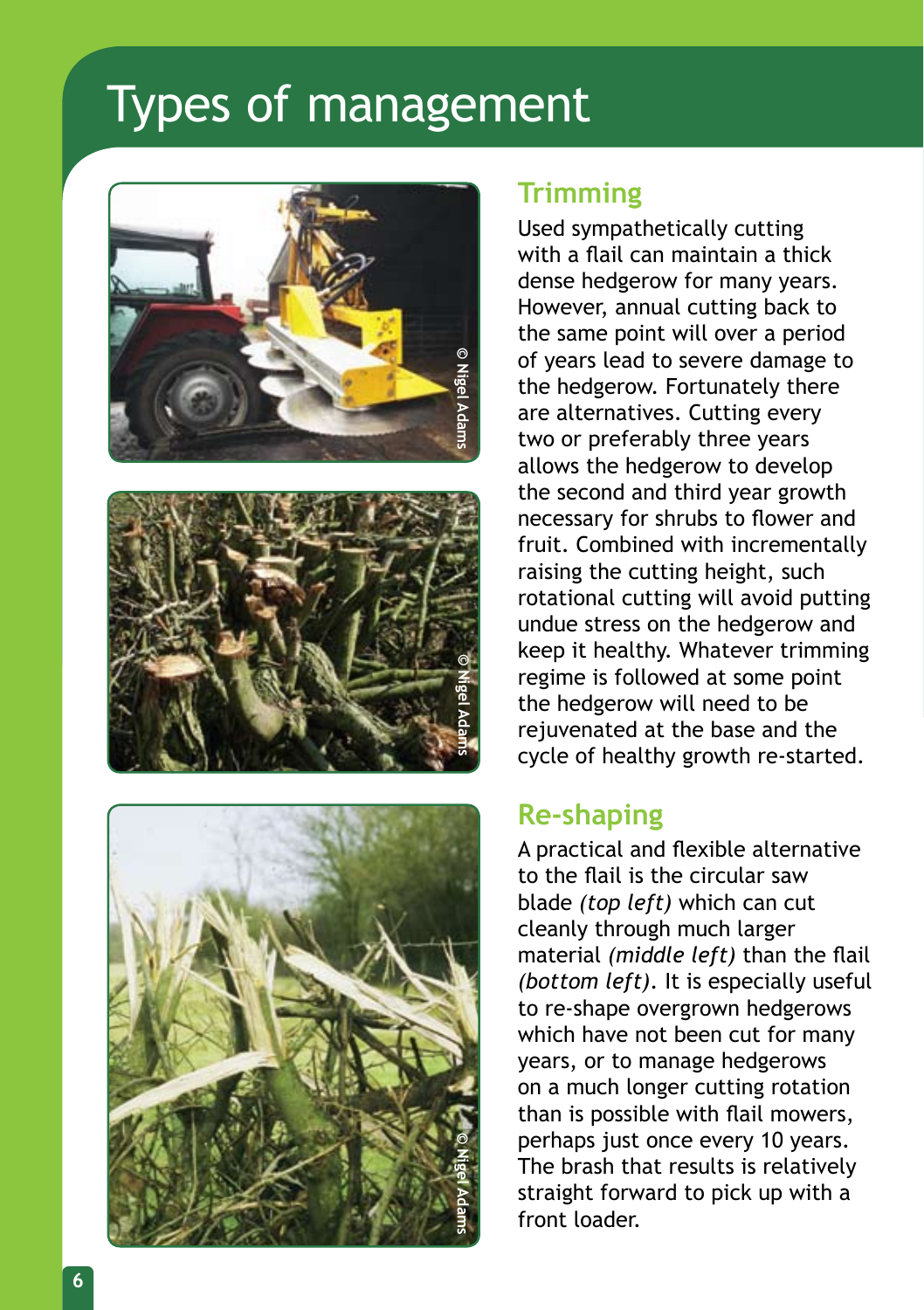### **Laying**

Once common practice on nearly all farms, hedge laying involves partially cutting through each stem then laying them over and weaving them together to produce a thick living barrier, which re-grows from the base *(right)*. Once rejuvenated in this way, a hedgerow can be kept dense and healthy for many years by sympathetic cutting before being allowed to grow up to be layed once more. A hedgerow needs to be at least 3m and preferably 4m high to be layed.

### **Coppicing**

Coppicing *(bottom right)*  involves cutting stems to ground level and allowing the stools to re-grow. It is a particularly useful management technique if a hedgerow is ready for rejuvenation but has too few stems or they are too large or rotten. It is also useful for very wide hedgerows. If the re-growth is protected from grazing by deer and livestock, a thick dense hedgerow can be recreated in this way in just a few years. It also gives the opportunity to plant up any gaps. Effectively any hedgerow can be coppiced but single species hawthorn hedgerows with old, large diameter stems showing signs of rot can respond poorly.



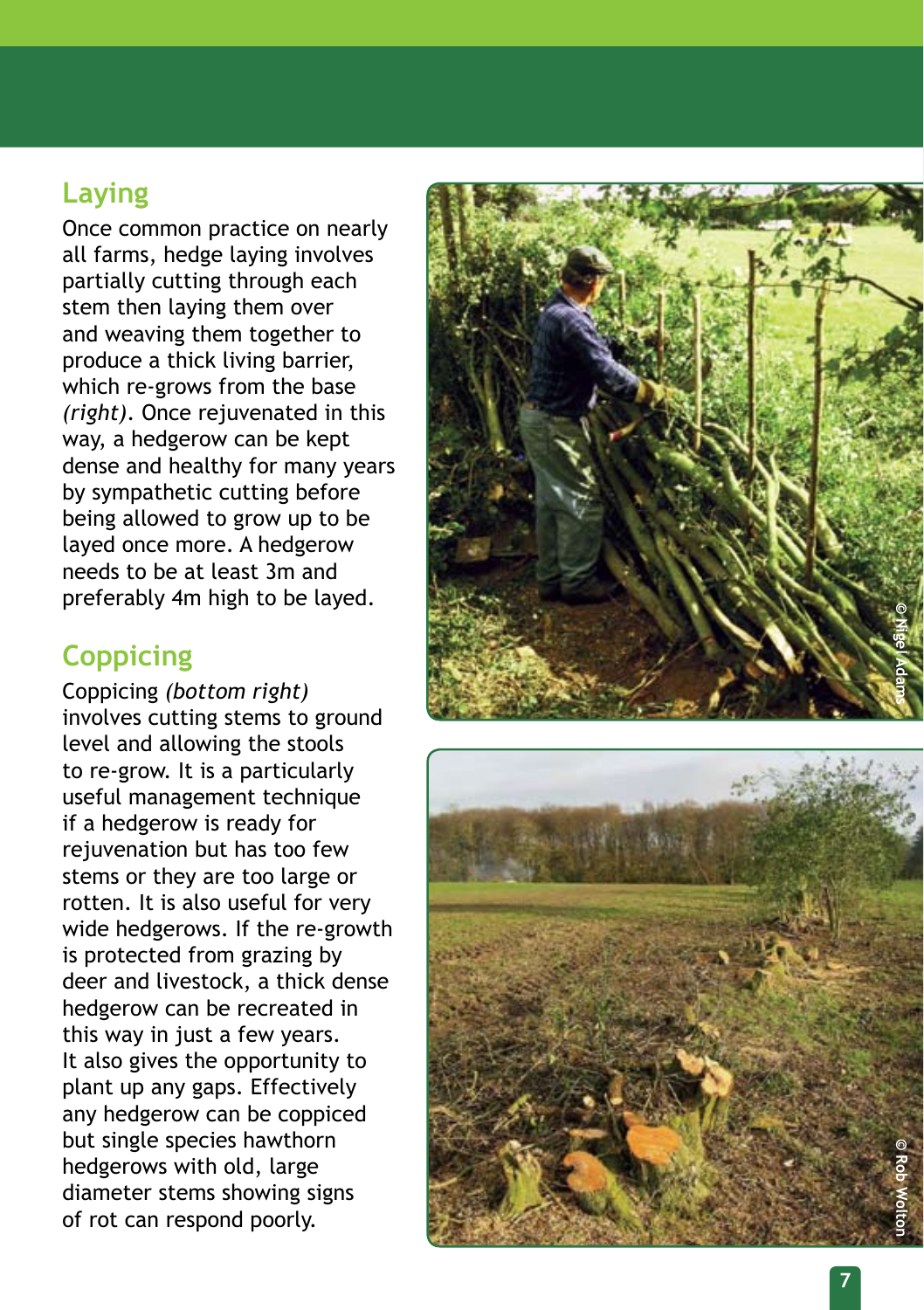# Example cycles



#### **Example one**

Here we look at two hedgerows, one at either end of the management scale. The hedgerow at point 1 on the scale *(above)* is an over-trimmed hedgerow with typically mushroom shaped bushes, while the hedgerow at point 9 *(below)* has been neglected for many years. Neither of these hedgerows can be layed successfully. Even if the first hedgerow is allowed to grow up it will have too few stems, while the second one has stems that are not only too far apart but also too large to be layed. In both examples coppicing is the only management option available, and one which also allows gaps to be planted up.

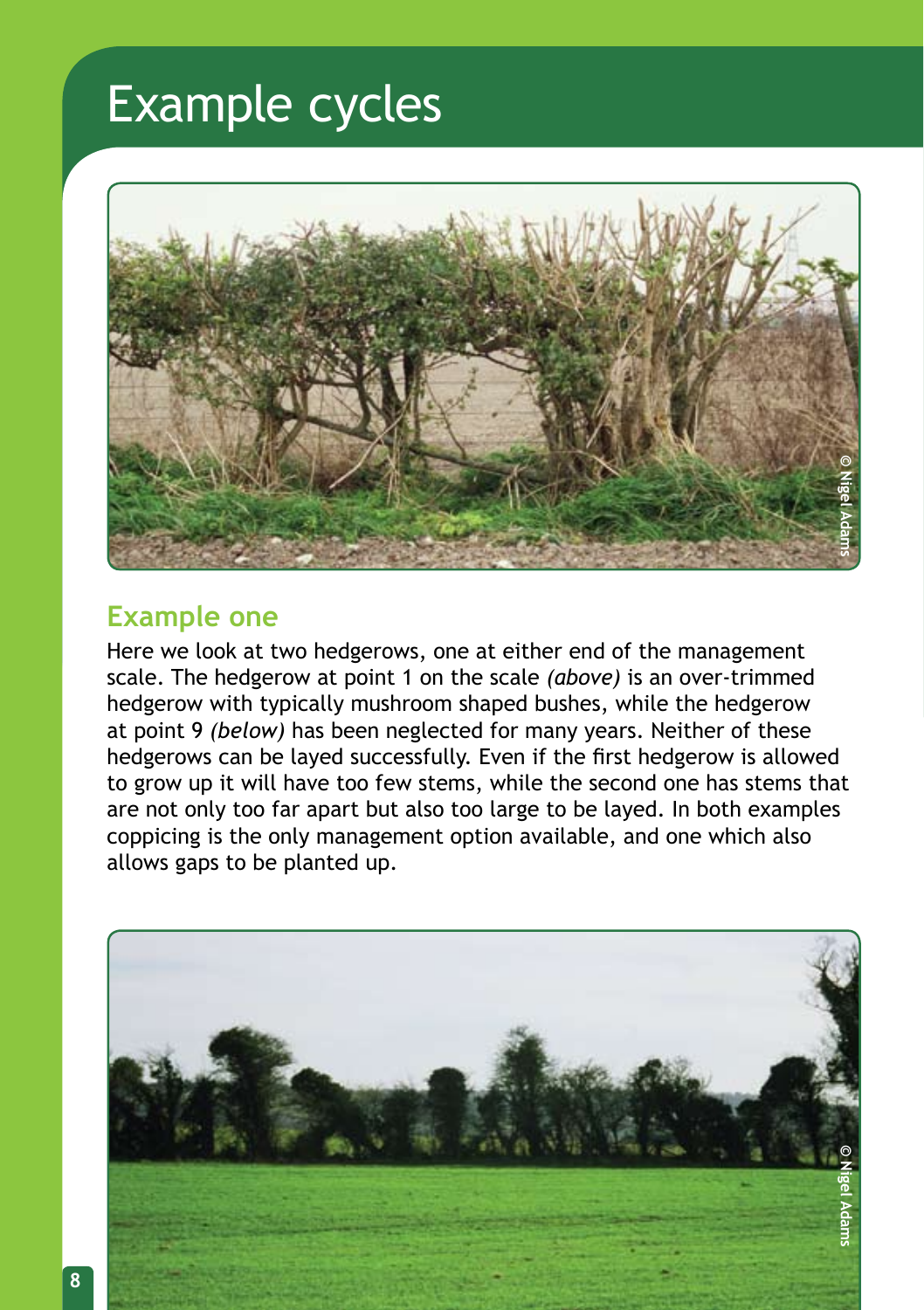

Following coppicing most hedgerows will have re-grown well after only two growing seasons *(above)*. Regular light trimming for the first few years will help to thicken them but from then on cutting once every 3 years will allow the hedgerow to produce fruit and provide good wildlife habitat.

Be aware that if a hedgerow is cut back to the same height repeatedly, after some years a hard knuckle *(right)* will start to form at that height. Once you

spot this it is time to raise the cutting height at each cut *(below)*, otherwise the hedgerow will degenerate and once more drastic intervention will be necessary.



**© Nigel Adams**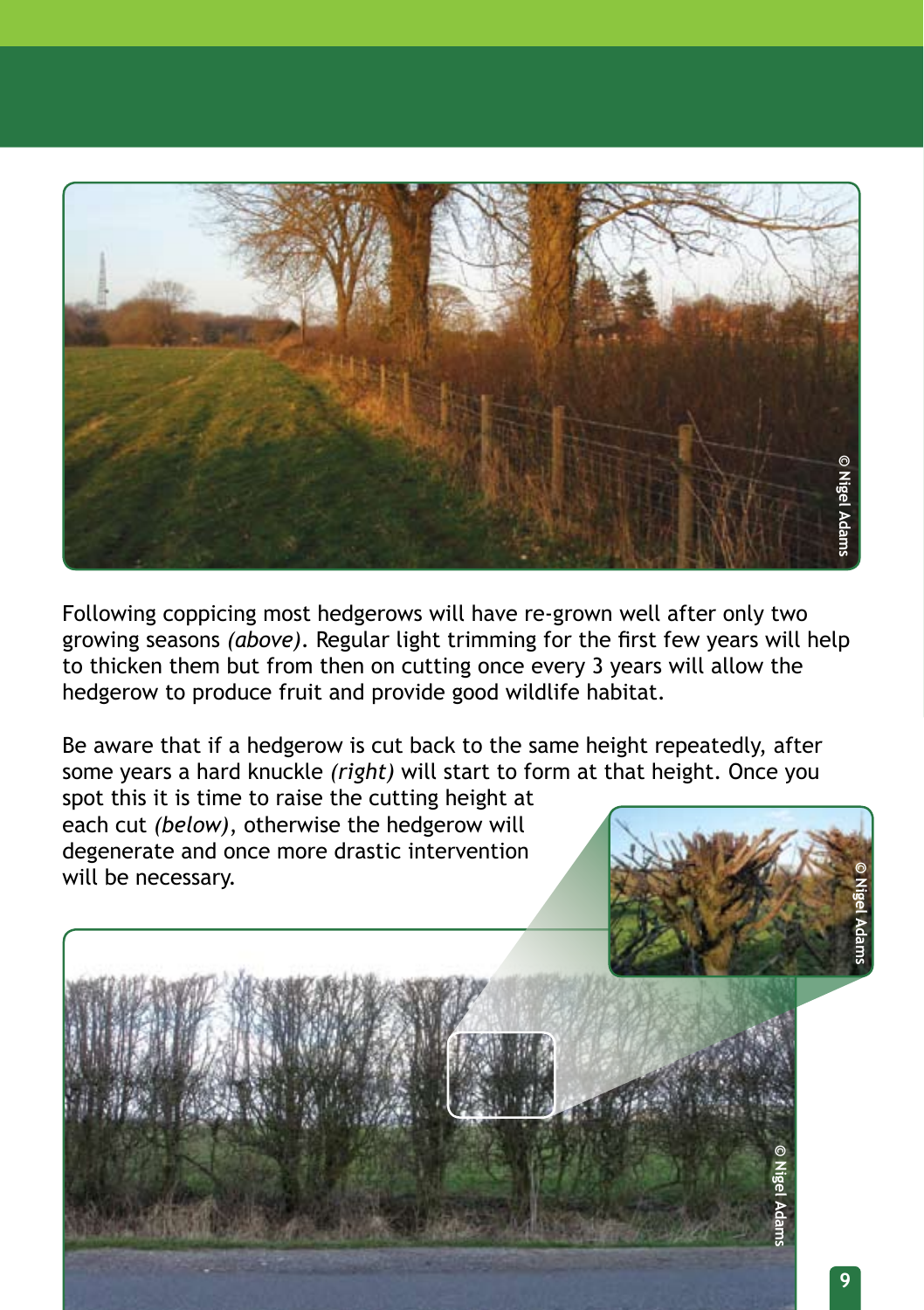# Example cycles

### **Example two**

This hedgerow, at point 3 on the scale *(below)*, is over-trimmed but crucially still has many stems. If we allow the hedgerow to increase in height, gradually its condition and habitat value will improve. The shrubs, while still being kept in check, will be released from the stress that ultimately threatens to kill them. The hedge can then be layed when tall enough, or coppiced, without the need for new planting.

If you wish to lay the hedgerow fairly soon, then one option is to trim only its sides allowing the top to grow up unhindered. Otherwise cut the top as well as the sides, raising the height of the flail by 10-15cm at each cut, so buying time before you have to go to the expense of laying or coppicing.

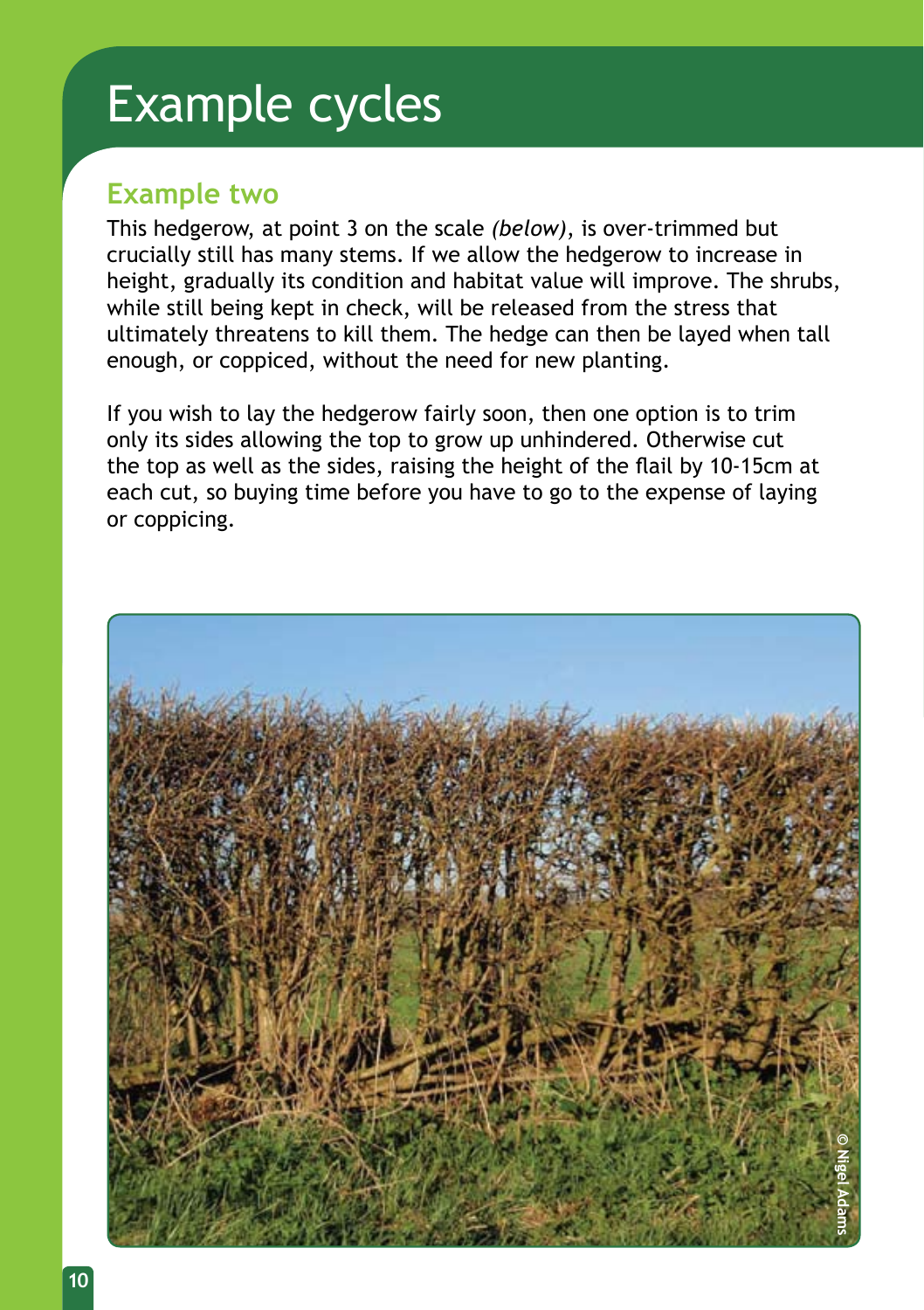

#### **Example three**

This hedgerow, at point 6 on the scale *(above)*, has been left untouched for 10 years, partly to save money on cutting. During this time it has flowered and fruited heavily and its dense growth has provided excellent habitat for wildlife. Re-shaping this hedgerow with a tractor-mounted circular saw attachment is a cost-effective and efficient option, cutting the sides first then the top. The cut brash should fall clear of the hedgerow so it can be pushed up into a pile with a front loader and burnt. The hedgerow can then either once more be left to its own devices for some years or it can be cut on rotation, gradually raising the cutting height, until it is ready to be rejuvenated by laying or coppicing.

Once again the aim is to slow down the natural development of the hedgerow before rejuvenation at the base takes place, either by laying or coppicing. However, if you do re-shape a hedgerow don't make the mistake of then cutting it to the same height for so long that it becomes stressed and begins to slide down the scale.